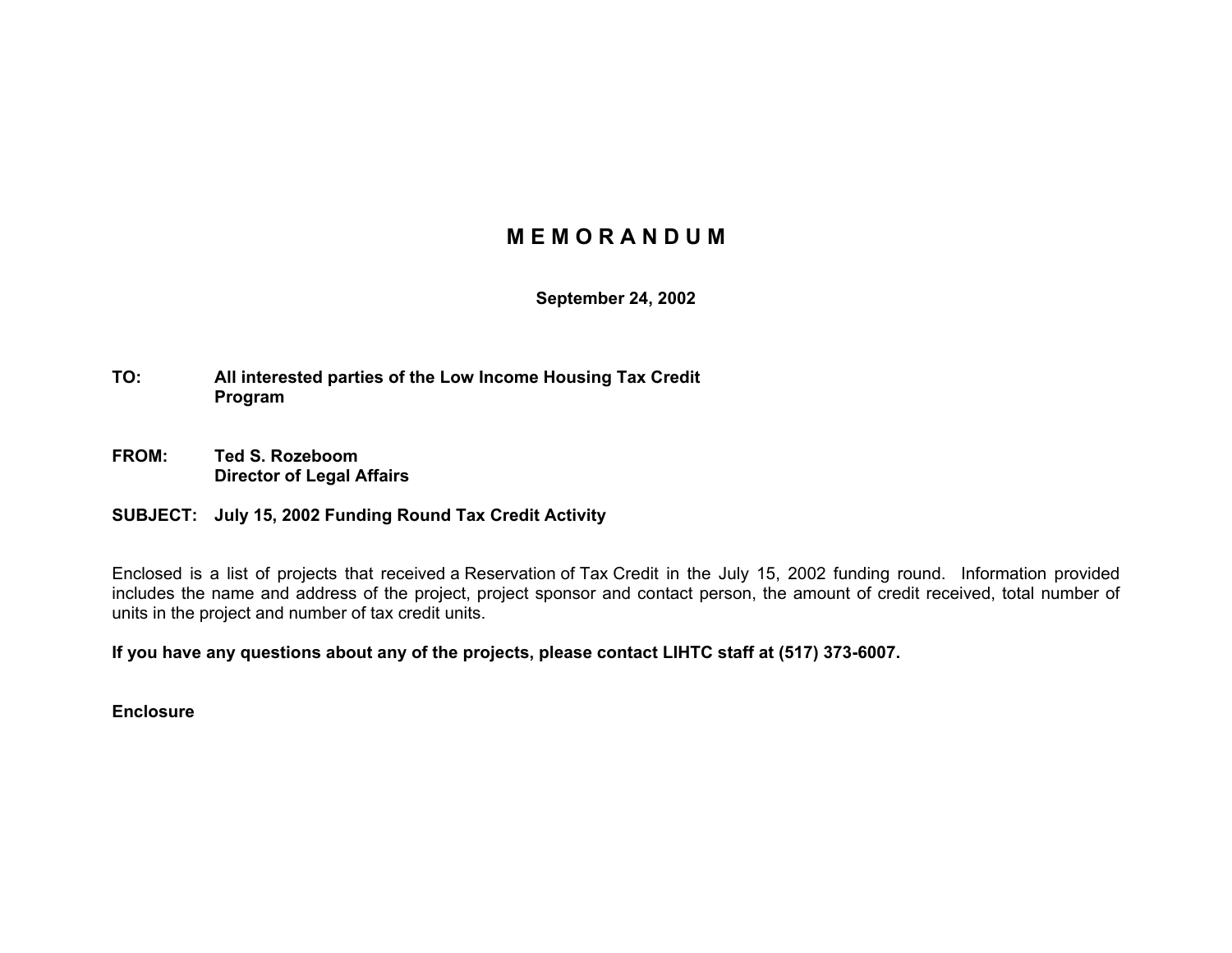| September 24, 2002                      |                                                   |                                    |                               | <b>LOW INCOME HOUSING TAX CREDIT PROJECT STATUS REPORT</b> |                                  |     | Page |
|-----------------------------------------|---------------------------------------------------|------------------------------------|-------------------------------|------------------------------------------------------------|----------------------------------|-----|------|
| <b>Project #: R02064</b>                |                                                   |                                    | <b>Owner Contact:</b>         | Ronald J Calery                                            |                                  |     |      |
| <b>Project Name:</b>                    | <b>Supportive Housing Project</b>                 | Supportive Housing Project LDHA LP |                               |                                                            |                                  |     |      |
|                                         | Project Address: 633 W. Portage Avenue            |                                    |                               | (906) 632-3363                                             |                                  |     |      |
|                                         |                                                   |                                    | <b>Amt Requested:</b>         | \$247,133                                                  | # Bldgs: $1$                     |     |      |
|                                         | Sault Ste Marie, MI 49783                         |                                    | <b>Amt Awarded: \$247,240</b> |                                                            | # Total Units: 28                |     |      |
| County:                                 | Chippewa                                          |                                    |                               |                                                            | # LIHTC Units: 28                |     |      |
| Target Units: Family                    |                                                   | <b>Application Date:</b>           | 7/15/2002                     | <b>Application Stage:</b>                                  | Reservation                      |     |      |
|                                         |                                                   |                                    |                               |                                                            |                                  |     |      |
| Project #:                              | R02030                                            |                                    | <b>Owner Contact:</b>         | Mary A Rolfe                                               |                                  |     |      |
| Project Name: Pearl Hill                |                                                   |                                    |                               | Pearl Hill LDHA LP                                         |                                  |     |      |
|                                         | Project Address: 5515 Martin Luther King Jr Ave   |                                    |                               | $(810)$ 239-8566                                           |                                  |     |      |
|                                         |                                                   |                                    | <b>Amt Requested:</b>         | \$979,661                                                  | # Bldgs: $9$                     |     |      |
|                                         | Flint, MI 48505                                   |                                    | <b>Amt Awarded:</b>           | \$965,341                                                  | # Total Units:                   | 100 |      |
| County:                                 | Genesee                                           |                                    |                               |                                                            | # LIHTC Units:                   | 100 |      |
| <b>Target Units: Family</b>             |                                                   | Application Date: 7/3/2002         |                               | <b>Application Stage:</b>                                  | Reservation                      |     |      |
|                                         |                                                   |                                    |                               |                                                            |                                  |     |      |
|                                         |                                                   |                                    |                               |                                                            |                                  |     |      |
| Project #:                              | R02048                                            |                                    | <b>Owner Contact:</b>         | Harold J Mast                                              |                                  |     |      |
| <b>Project Name:</b>                    | Heron Courtyard Permanent Suportive Hsng          |                                    |                               | Heron Courtyard LDHA LP                                    |                                  |     |      |
|                                         | Project Address: 2100 Leonard St. NE              |                                    |                               | (616) 988-2897                                             |                                  |     |      |
|                                         |                                                   |                                    | <b>Amt Requested:</b>         | \$283,489                                                  | # Bldgs: $11$                    |     |      |
|                                         | Grand Rapids, MI 49505                            |                                    | <b>Amt Awarded:</b>           | \$283,819                                                  | # Total Units: 33                |     |      |
| County:                                 | Kent                                              |                                    |                               |                                                            | # LIHTC Units: 33                |     |      |
| Target Units: Family                    |                                                   | Application Date: 7/15/2002        |                               | <b>Application Stage:</b>                                  | Reservation                      |     |      |
|                                         |                                                   |                                    |                               |                                                            |                                  |     |      |
| Project #:                              | R02057                                            |                                    | <b>Owner Contact:</b>         | <b>Brian Parent</b>                                        |                                  |     |      |
|                                         | <b>Project Name:</b> Village at Jackson Hill, The |                                    |                               | Finlay Interests 47, LDHA LP                               |                                  |     |      |
|                                         | Project Address: 556 McLaren and 565 Mulder       |                                    |                               | $(904) 694 - 1016$                                         |                                  |     |      |
|                                         |                                                   |                                    | <b>Amt Requested:</b>         | \$433,606                                                  | # Bldgs: 12                      |     |      |
|                                         | Muskegon, MI 49442                                |                                    | <b>Amt Awarded:</b>           | \$436,841                                                  | # Total Units: 40                |     |      |
| <b>County:</b><br>Target Units: Elderly | Muskegon                                          | Application Date: 7/15/2002        |                               |                                                            | # LIHTC Units: 40<br>Reservation |     |      |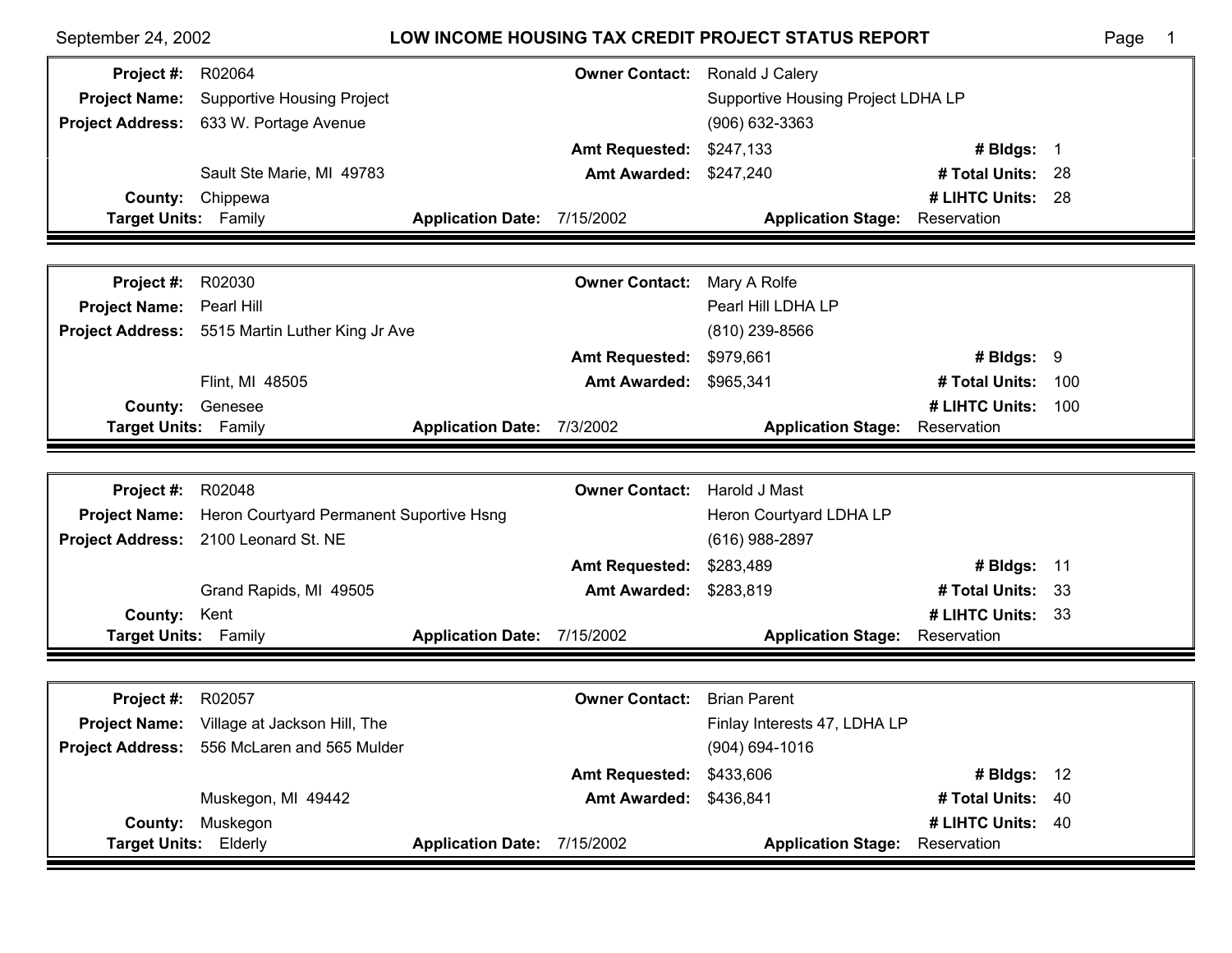| September 24, 2002       |                                          | LOW INCOME HOUSING TAX CREDIT PROJECT STATUS REPORT |                       |                                       |                   |      | $\overline{2}$<br>Page |
|--------------------------|------------------------------------------|-----------------------------------------------------|-----------------------|---------------------------------------|-------------------|------|------------------------|
| <b>Project #: R02046</b> |                                          |                                                     | <b>Owner Contact:</b> | Carl Skrzynski                        |                   |      |                        |
| <b>Project Name:</b>     | <b>Mapleview Apartments</b>              |                                                     |                       | Mapleview LDHA LP                     |                   |      |                        |
| <b>Project Address:</b>  | V/L on Outer Dr & Genei Blvd             |                                                     |                       | (248) 540-4771                        |                   |      |                        |
|                          |                                          |                                                     | <b>Amt Requested:</b> | \$982,709                             | # Bldgs: 7        |      |                        |
|                          | Buena Vista Twp, MI 48601                |                                                     | <b>Amt Awarded:</b>   | \$475,453                             | # Total Units:    | 104  |                        |
| County:                  | Saginaw                                  |                                                     |                       |                                       | # LIHTC Units:    | 103  |                        |
| Target Units: Family     |                                          | Application Date: 3/15/2002                         |                       | <b>Application Stage: Reservation</b> |                   |      |                        |
|                          |                                          |                                                     |                       |                                       |                   |      |                        |
| Project #:               | R02062                                   |                                                     | <b>Owner Contact:</b> | <b>Judith Transue</b>                 |                   |      |                        |
| <b>Project Name:</b>     | <b>COGIC Village-Bangor</b>              |                                                     |                       | Trinity Village-Bangor LDHA LP        |                   |      |                        |
| <b>Project Address:</b>  | 333 Cemetary Road                        |                                                     |                       | (231) 728-5303                        |                   |      |                        |
|                          |                                          |                                                     | <b>Amt Requested:</b> | \$490,477                             | # Bldgs: $8$      |      |                        |
|                          | Bangor, MI 49013                         |                                                     | <b>Amt Awarded:</b>   | \$446,373                             | # Total Units:    | -50  |                        |
| County:                  | Van Buren                                |                                                     |                       |                                       | # LIHTC Units:    | 50   |                        |
| Target Units: Family     |                                          | Application Date: 7/15/2002                         |                       | <b>Application Stage:</b>             | Reservation       |      |                        |
|                          |                                          |                                                     |                       |                                       |                   |      |                        |
| Project #:               | R02076                                   |                                                     | <b>Owner Contact:</b> | Laurence S Tisdale                    |                   |      |                        |
| <b>Project Name:</b>     | <b>Cadieux Apartments</b>                |                                                     |                       | Cadieux Apartments LDHA LP            |                   |      |                        |
| <b>Project Address:</b>  | 10435 and 10445 Cadieux                  |                                                     |                       | (248) 304-2000                        |                   |      |                        |
|                          |                                          |                                                     | <b>Amt Requested:</b> | \$130,546                             | # Bldgs: 1        |      |                        |
|                          | Detroit, MI 48224                        |                                                     | <b>Amt Awarded:</b>   | \$130,234                             | # Total Units:    | - 17 |                        |
| County:                  | Wayne<br>Developmental                   |                                                     |                       |                                       | # LIHTC Units:    | - 16 |                        |
| <b>Target Units:</b>     | <b>Disabled</b>                          | Application Date: 7/15/2002                         |                       | <b>Application Stage:</b>             | Reservation       |      |                        |
|                          |                                          |                                                     |                       |                                       |                   |      |                        |
| <b>Project #: R02101</b> |                                          |                                                     | <b>Owner Contact:</b> | Linda Bernard                         |                   |      |                        |
|                          | Project Name: Core City Estates Phase II |                                                     |                       | Core City Estates Phase II LDHA LP    |                   |      |                        |
|                          | Project Address: 3900 Wabash et al       |                                                     |                       | $(313) 894 - 8431$                    |                   |      |                        |
|                          |                                          |                                                     | <b>Amt Requested:</b> | \$995,978                             | $#$ Bldgs: 23     |      |                        |
|                          | Detroit, MI 48208                        |                                                     | <b>Amt Awarded:</b>   | \$1,093,147                           | # Total Units: 66 |      |                        |
| County: Wayne            |                                          |                                                     |                       |                                       | # LIHTC Units: 66 |      |                        |
| Target Units: Family     |                                          | Application Date: 7/15/2002                         |                       | <b>Application Stage: Reservation</b> |                   |      |                        |